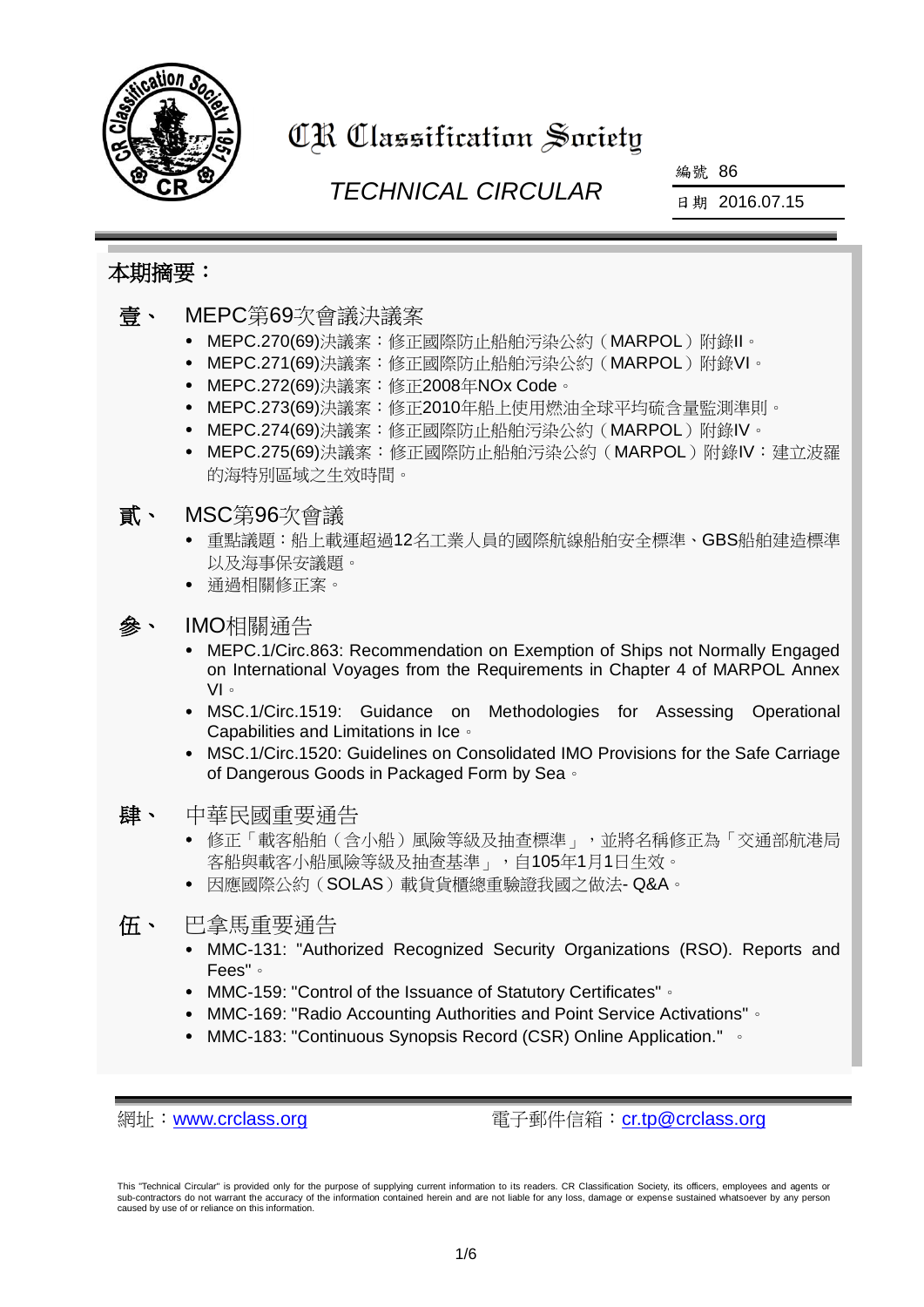- MMC-191: "On-line Application System & Application Forms "。
- MMC-242: "International Ship Security Certificate (ISSC) and Continuous Synopsis Record (CSR) through International Segumar Offices"。
- MMC-258: "Approved Service Providers for Lifeboats, Launching Appliances and On-load Release Gear"。
- MMC-269: "Maritime Labour Convention, 2006 (MLC, 2006), Certification Process, MLC,2006" 。
- MMC-324: "Administrative Fee Imposed by the Republic of Panama for Each Statutory Certificates and Approvals Issued by Class Societies and Recognized Organizations Duly Authorized by the Panama Maritime Authority."。
- MMC-332: "General Directorate of Seafarer's Broker's Database Program" 。

#### 陸、 [澳洲通告](#page-4-0)

針對於澳洲港口停靠的船舶發出了ECDIS準則(Marine Notice 8/2016)。

## <span id="page-1-0"></span>壹 **MEPC**第**69**次會議決議案

國際海事組織(**IMO**)海洋環境保護委員會(**MEPC**)第 **69** 次會議於 **2016** 年 **4** 月 **18** 日至 **4** 月 **22** 日在英國倫敦召開。決議案內容如下:

- 一、 **[MEPC.270\(69\)](http://www.crclass.org/chinese/download/ti-tc/86/1-1%20MEPC.270(69).pdf)**決議案:修正國際防止船舶污染公約(**MARPOL**)附錄**II**之附件**I**,預計 **2017**年**9**月**1**日生效:
	- (一) 附件 I(Appendix I)為有害物液體物質分類準則,本次修正危害評估程序表格, 使之與國際載運散裝化學危險品船舶構造與設備章程(IBC Code)第 21 章一 致。

### 二、 **[MEPC.271\(69\)](http://www.crclass.org/chinese/download/ti-tc/86/1-2%20MEPC.271(69).pdf)**決議案:修正國際防止船舶污染公約(**MARPOL**)附錄**VI**的規則**13**, 預計**2017**年**9**月**1**日生效:

(一) 新增第5.3段:當5.1段所適用之船舶在進出排放管制區(ECA)或在ECA中改變 柴油機的操作模式時,該船所安裝之柴油機(包含滿足Tier II 及Tier III 或只滿 足Tier II的柴油機),其排放之環保標準、操作狀態,相關時間、船舶位置需記 錄於主管機關所要求之紀錄簿上。

#### 三、 **[MEPC.272\(69\)](http://www.crclass.org/chinese/download/ti-tc/86/1-3%20MEPC.272(69).pdf)**決議案:修正**2008**年**NOx Code**,預計**2017**年**9**月**1**日生效:

(一) 於2008年NOx Code中新增有關氣體燃料(Gas-Fuelled)引擎及雙燃料(Dual Fuel)引擎的測試方式。

#### 四、 **[MEPC.273\(69\)](http://www.crclass.org/chinese/download/ti-tc/86/1-4%20MEPC.273(69).pdf)** 決 議 案 : 修 正 **2010** 年 全 球 船 用 燃 油 平 均 硫 含 量 監 測 準 則 (**MPEC.192(61)**):

- (一) 第10段最後一句修改為:硫含量低於0.05%的任何燃油在計算年度平均硫含量時 均以0.03%計算。
- (二) 第12段文字修改為:此準則目前有四個取樣分析服務提供者。
- 註:本準則之綜合版內容可參考**[MEPC.1/Circ.862](http://www.crclass.org/chinese/download/ti-tc/86/1-5%20MEPC.1-Circ.862%20-%202010%20Guidelines%20For%20Monitoring%20The%20Worldwide%20Average%20Sulphur%20Content%20Of%20Fuel%20Oils%20Supplied...%20(Secretariat)%20(1).pdf)**。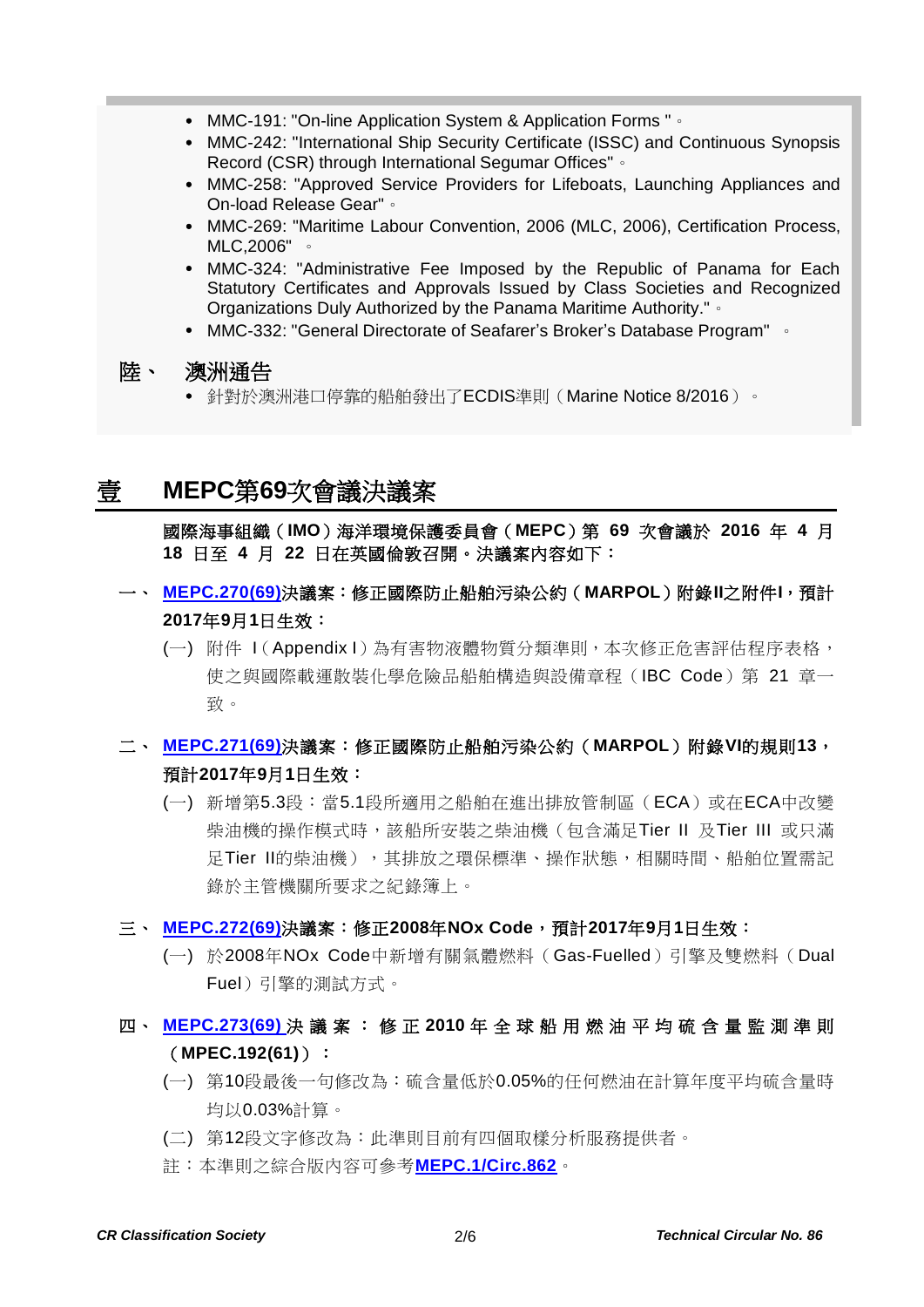## 五、 **[MEPC.274\(69\)](http://www.crclass.org/chinese/download/ti-tc/86/1-6%20MEPC.274(69).pdf)**決議案:修正國際防止船舶污染公約(**MARPOL**)附錄**IV**,預計**2017** 年**9**月**1**日生效:

- (一) 與特別區域(Special Area)內的污水污染管制有關之修訂:
	- 1. 修改新造客船(New Passenger Ship)之時間定義:原為2016年1月1日以後 安龍之客船,本次修正為2019年6月1日以後。
	- 2. 配合定義之修改,修正11.3條(特別區域內客船之污水排放)所適用之新造 客船時程。(註:本段文字須參考決議案勘誤表(**[MEPC 69/21/Add.1/Corr.1](http://www.crclass.org/chinese/download/ti-tc/86/1-7%20MEPC%2069-21-Add.1-Corr.1%20-%20Corrigendum%20(Secretariat).pdf)**))
- (二) 修改國際防止污水污染(ISPP)證書,將MEPC.227(64)性能標準納入證書之1.1 段內容中(MEPC.227(64)性能標準內容及適用時程,請參考第64[期技術通報\)](http://www.crclass.org/chinese/download/ti-tc/64/64.pdf)。

#### 六、 **[MEPC.275\(69\)](http://www.crclass.org/chinese/download/ti-tc/86/1-8%20MEPC.275(69).pdf)**決議案:修正國際防止船舶污染公約(**MARPOL**)附錄**IV**:波羅的海特 別區域之生效時間:

- (一) 新造客船:2019年6月1日起實施。
- (二) 現成客船:2021年6月1日起實施,下列所述的狀況除外。
- (三) 現成客船且其航線為從特別區域以外的某個港口直接進入特別區域內東經28˚10' 以東的某個港口(反之亦同),則為2023年6月1日起實施。

### <span id="page-2-0"></span>貳 **MSC**第**96**次會議

#### 國際海事組織(**IMO**)海事安全委員會(**MSC**)第 **96** 次會議於 **2016** 年 **5** 月 **11** 日 至 **5** 月 **20** 日在英國倫敦召開。重點議題摘要如下:

#### 一、 船上載運超過**12**名工業人員的國際航線船舶安全標準:

- (一) 起源:因近海能源裝置等海上作業而有運送超過12名工業人員的需求,由於特性 無法完全落於傳統客船、貨船分類,故IMO擬制定一強制性規定來規範此類船舶。
- (二) 未來方向:將制定「臨時性解決方案」及「長期解決方案」來解決此議題。長期 方案為新增SOLAS第XV章及「載運工業人員章程」,並再將其相關內容引入到 載運工業人員章程(註:類似極區章程之做法)。
- 二、 **GBS**船舶建造標準:
	- (一) 審核IACS所提交之共同規範, 並確認其符合IMO的目標導向船舶建造標準 (Goal-Based Ship Construction Standards)要求。
- 三、 海事保全:
	- (一) 批准通告[MSC.1/Circ.1526](http://www.crclass.org/chinese/download/ti-tc/86/2-1%20MSC.1-Circ.1526%20-%20Interim%20Guidelines%20On%20Maritime%20Cyber%20Risk%20Management%20(Secretariat).pdf) (海事網路安全管理臨時準則),待後續將提交FAL 41會議制定FAL-MSC聯合通告來做為正式準則,正式準則發出後再取代和廢除 目前這個臨時準則。

#### 四、 通過修正案:

- (一) SOLAS相關修正案:
	- 1. 修正SOLAS第Ⅲ章:有關救牛艇、救難艇及其降落裝置跟釋放機構維修、檢 查及操作試驗要求。
	- 2. 修正SOLAS第II-2章: 有關駛上駛下客船以及載運超過36名乘客之客船的撤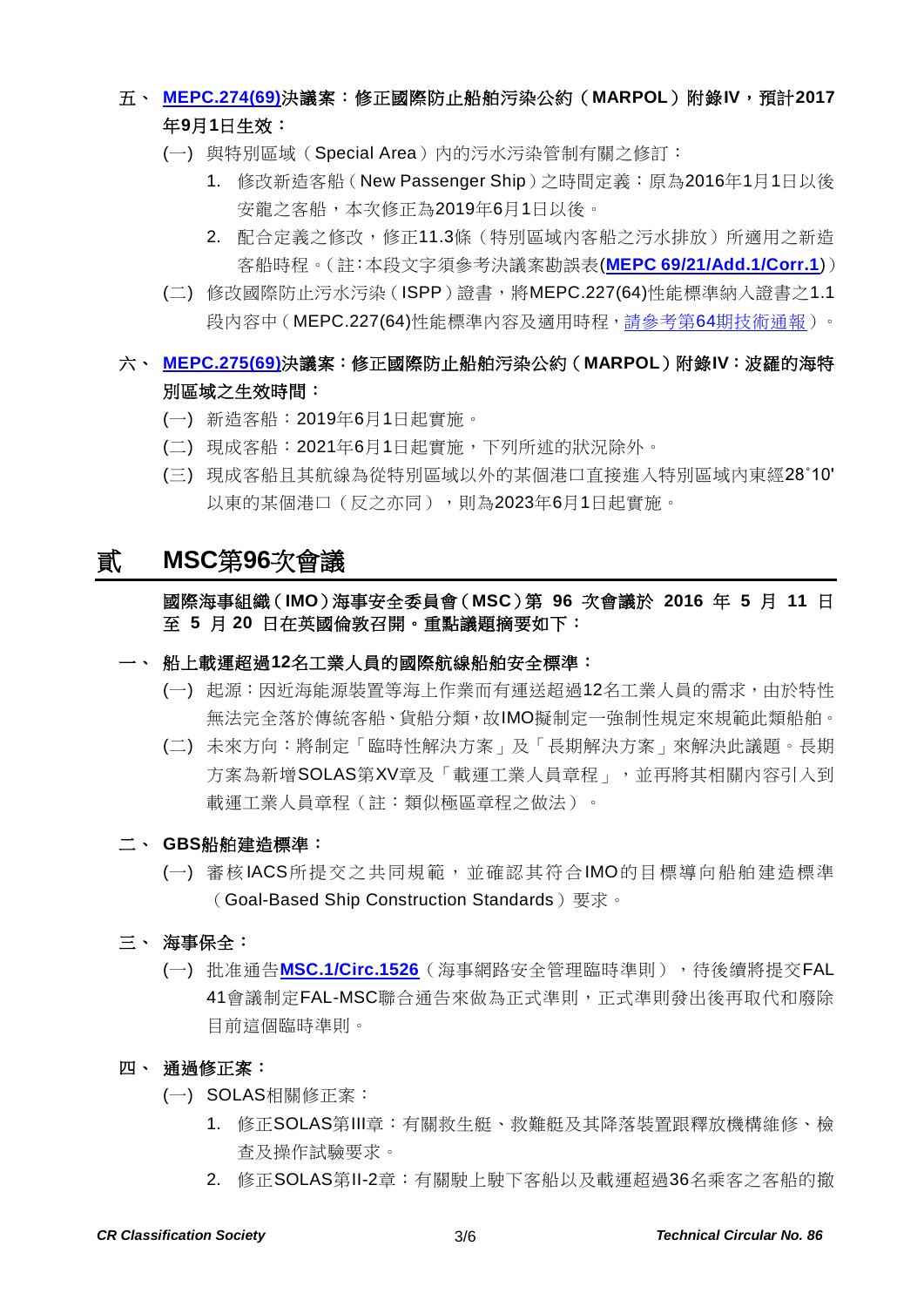離分析要求。

- (二) FSS Code修正案:
	- 1. 新增第17章:直升機設施泡沫滅火設備。
	- 2. 修正第8章:有關噴水器水質的要求,以防止因水質的關係造成噴水器內部腐 蝕。
- (三) ESP Code修正案:
	- 1. 明定檢驗通道應滿足A.1050(27)標準之要求。

## <span id="page-3-0"></span>參 **IMO**相關通告

- 一、 **[MEPC.1/Circ.863:](http://www.crclass.org/chinese/download/ti-tc/86/3-1%20MEPC.1-Circ.863%20-%20Recommendation%20On%20Exemption%20Of%20Ships%20Not%20Normally%20Engaged%20On%20International%20Voyages%20From%20Th...%20(Secretariat)%20(1).pdf) Recommendation on Exemption of Ships not Normally Engaged on International Voyages from the Requirements in Chapter 4 of MARPOL Annex VI**:
	- (一) 對於平常非航行於國際水域之船舶, 若因特殊情況需要一次性國際航行時, 建 議主管機關可豁免MARPOL Annex VI 第四章的相關要求。
- 二、 **[MSC.1/Circ.1519:](http://www.crclass.org/chinese/download/ti-tc/86/3-2%20MSC.1-Circ.1519%20-%20Guidance%20On%20Methodologies%20For%20Assessing%20Operational%20Capabilities%20And%20Limitations%20In%20Ice%20(Secretariat).pdf) Guidance on Methodologies for Assessing Operational Capabilities and Limitations in Ice**:
	- (一) 該準則提供一套詳細方法來評估極區船舶證書(Polar Ship Certificate)及極區 水域操作手冊(Polar Water Operational Manual)中所要求登載之「船舶於極區 水域中的操作極限」。
	- (二) 該準則預計將於極區章程(Polar Code)生效的四年後,依據相關使用經驗進行 複審。
- 三、 **[MSC.1/Circ.1520:](http://www.crclass.org/chinese/download/ti-tc/86/3-3%20MSC.1-Circ.1520%20-%20Guidelines%20On%20Consolidated%20Imo%20Provisions%20For%20The%20Safe%20Carriage%20Of%20Dangerous%20Goods%20In%20Pack...%20(Secretariat).pdf) Guidelines on Consolidated IMO Provisions for the Safe Carriage of Dangerous Goods in Packaged Form by Sea**:
	- (一) 將載運包裝形式危險品之相關IMO規定(包含強制性以及非強制性)整理成一個 準則供相關使用者參考。

### <span id="page-3-1"></span>肆 中華民國重要通告

- 一、 修正「載客船舶(含小船)風險等級及抽查標準」,並將名稱修正為[「交通部航港局](http://gazette.nat.gov.tw/EG_FileManager/eguploadpub/eg022123/ch06/type2/gov50/num12/Eg.htm) [客船與載客小船風險等級及抽查基準」](http://gazette.nat.gov.tw/EG_FileManager/eguploadpub/eg022123/ch06/type2/gov50/num12/Eg.htm),自**105**年**1**月**1**日生效。
- <span id="page-3-2"></span>二、 因應國際公約(**SOLAS**[\)載貨貨櫃總重驗證我國之做法](http://www.motcmpb.gov.tw/MOTCMPBWeb/wSite/lp?ctNode=743&mp=1&idPath=220_226_743)**- Q&A**。

## 伍 巴拿馬重要通告

- 一、 **[MMC-131:](http://www.crclass.org/chinese/download/ti-tc/86/5-1%20MMC-131-June-2016.pdf) "Authorized Recognized Security Organizations (RSO). Reports and Fees"**,
	- **(**一**)** 更新授權認可保全機構名單。
	- **(**二**)** 更新月報應列出之內容。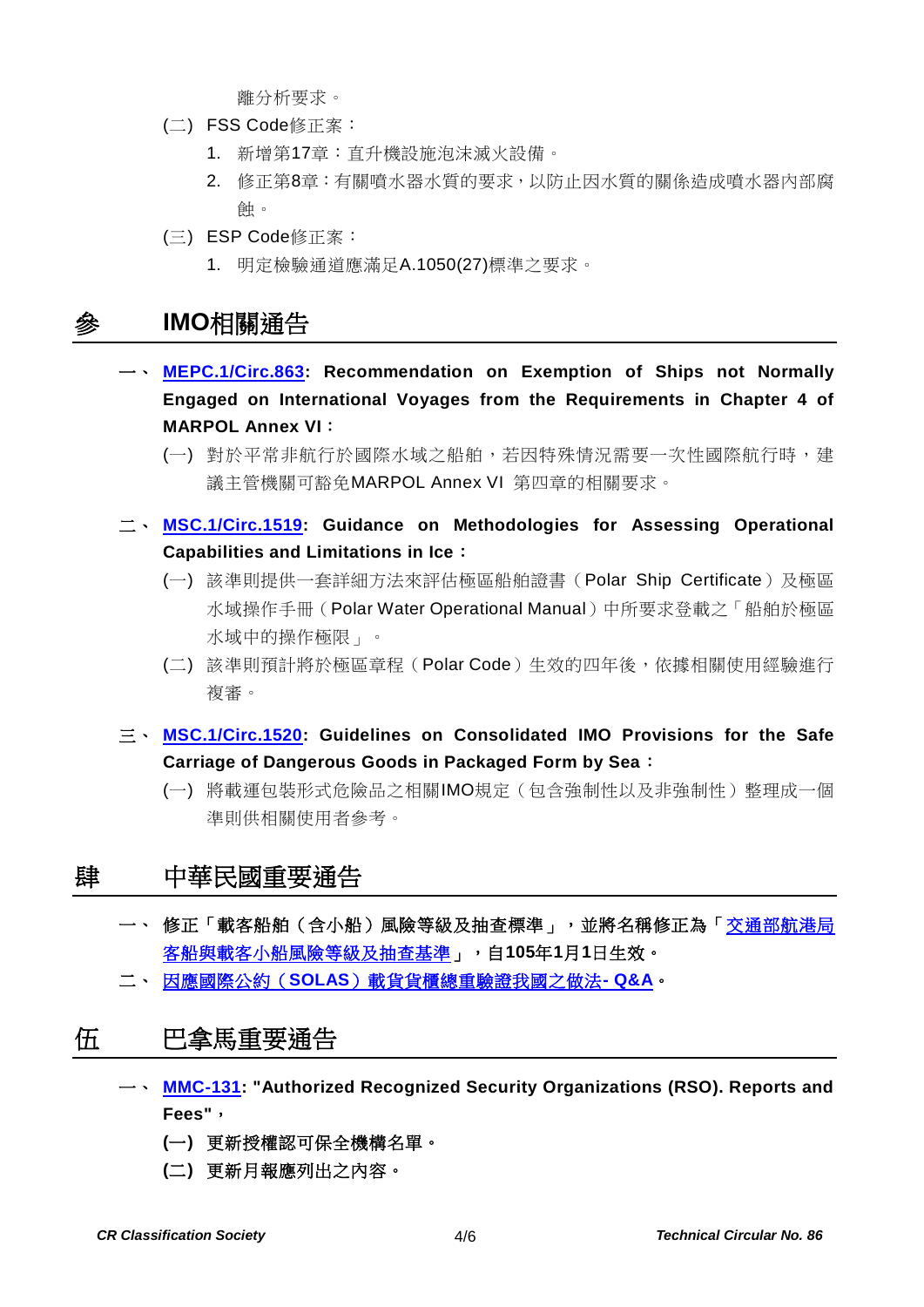- 二、 **[MMC-159:](http://www.crclass.org/chinese/download/ti-tc/86/5-2%20MMC-159-June-2016.pdf) "Control of the Issuance of Statutory Certificates"**,更新月報應列出之 內容及修正回報之**email**地址。
- 三、 **[MMC-169:](http://www.crclass.org/chinese/download/ti-tc/86/5-3%20MMC-169-june-2016.pdf) "Radio Accounting Authorities and Point Service Activations"**,更新 名單之**e-mail**地址。
- 四 、 <mark>[MMC-183:](http://www.crclass.org/chinese/download/ti-tc/86/5-4%20MMC-183-July-UPDATED-ULTIMA.pdf)</mark> "Continuous Synopsis Record (CSR) Online Application.",自2016年 **8**月**1**日起,**CSR**之申請方式將改為線上填寫 (網址:**<http://certificates.amp.gob.pa/certificates>**)。
- 五、 **[MMC-191:](http://www.crclass.org/chinese/download/ti-tc/86/5-5%20MMC-191-July-2016.pdf) "On-line Application System & Application Forms "**,自**2016**年**8**月**1**日 起 , **BCC(Bunker Convention Certificate 2001)** 、 **WRC(Wreck Removal Convention Certificates)**及**PAL(Passenger Ships Liability Certificate as per Athens Convention 2002)**三張證書之申請方式將改為線上申請(網址同上),其餘 證書亦將在日後改為線上身請。
- 六、 **[MMC-242:](http://www.crclass.org/chinese/download/ti-tc/86/5-6%20MMC-242-2016-JULY.pdf) "International Ship Security Certificate (ISSC) and Continuous Synopsis Record (CSR) through International Segumar Offices"**,更新**Segumar Tokyo**的聯絡資訊。
- 七、 **[MMC-258:](http://www.crclass.org/chinese/download/ti-tc/86/5-7MMC-258-Approved-service-providers-for-lifeboats-launching-appliances-and-on-load-release-gear-17-June-2016.pdf) "Approved Service Providers for Lifeboats, Launching Appliances and On-load Release Gear"**,更新巴拿馬政府授權之救生艇下水及承載釋放機構維 修廠商名單。
- 八、 **[MMC-269:](http://www.crclass.org/chinese/download/ti-tc/86/5-8%20MMC-269-June-2016.pdf) "Maritime Labour Convention, 2006 (MLC, 2006), Certification Process, MLC,2006"**,**MLC**的臨時證書效期屆滿後不得延期,若產生需要延長的情 況,必須向主管機關申請授權後發**Conditional Certificate**。
- 九、 **[MMC-324:](http://www.crclass.org/chinese/download/ti-tc/86/5-9MMC-324-June.pdf) "Administrative Fee Imposed by the Republic of Panama for Each Statutory Certificates and Approvals Issued by Class Societies and Recognized Organizations Duly Authorized by the Panama Maritime**  Authority.", 新增第三段第四項至第七項(有關主管機關認可之文書規費), 以及配 合**MMC-159**更新月報應列出之內容及**email**地址。
- 十、 **[MMC-332:](http://www.crclass.org/chinese/download/ti-tc/86/5-10%20MMC-332.pdf) "General Directorate of Seafarer's Broker's Database Program"**,公 告**Company**及**Broker**被授權發**Transitory Certificate (CT)**之相關規定。

## <span id="page-4-0"></span>陸 澳洲通告

- 一、 澳洲海事安全局 (Australian Maritime Safety Authority, AMSA) 針[對於澳洲港口停](http://www.crclass.org/chinese/download/ti-tc/86/6-1%20Guidance%20on%20ECDIS%20for%20ships%20calling%20at%20Australian%20ports.pdf) 靠的船舶發出了**ECDIS**準則(**[Marine Notice 8/2016](http://www.crclass.org/chinese/download/ti-tc/86/6-1%20Guidance%20on%20ECDIS%20for%20ships%20calling%20at%20Australian%20ports.pdf)**),重點內容如下:
	- (一) 必須要確認ECDIS所使用之軟體為新版:國際航道測量組織( International Hydrographic Organization, IHO)已於 2015年 8 月發出新版的S-52、S-63、 S-64標準,既有的軟體版本可使用到 2017 年 8 月 31 日前。
	- (二) 列出12項AMSA PSC檢查ECDIS相關項目, 包含:
		- 1. 證書的設備紀錄屬實(例如:Form P、E、C上面的設備紀錄)。
		- 2. ECDIS被列於安全管理系統(SMS)內的重要設備。
		- 3. ECDIS的使用流程及說明文件有被記載於SMS, 日所有負責航行的甲級船員